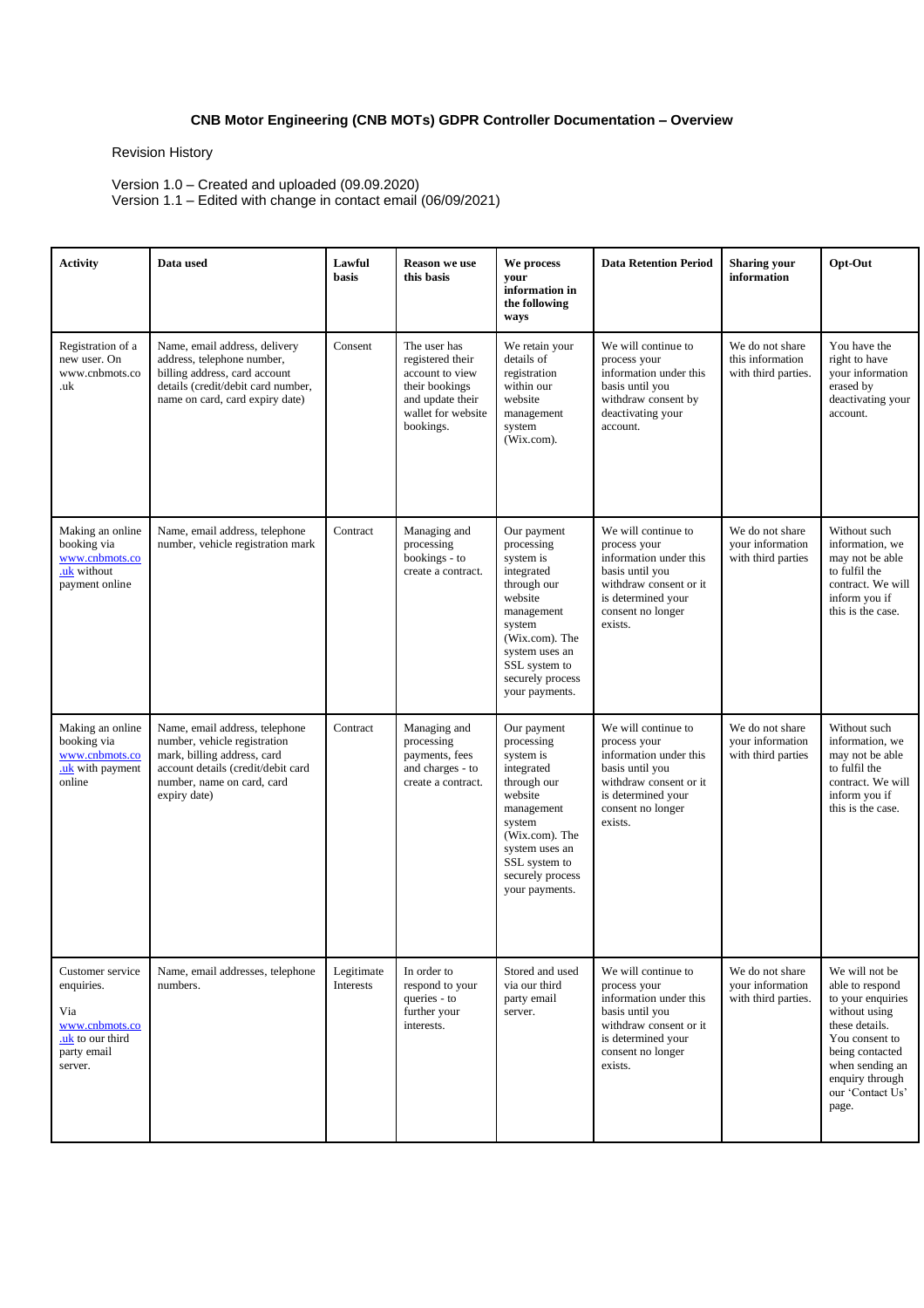| Email<br>correspondence<br>after a booking is<br>made.                                                                                                       | Name, email address.                                                                 | Legitimate<br>Interests | In order to accept<br>the order, and<br>keep you updated<br>on the progress of<br>your booking,<br>and other specific<br>order<br>information, such<br>as things you<br>need to bring<br>with you to the<br>booking.           | Stored and used<br>via our third<br>party email<br>server.                                                                                                                                                                                                   | We will continue to<br>process your<br>information under this<br>basis until you<br>withdraw consent or it<br>is determined your<br>consent no longer<br>exists. | We do not share<br>your information<br>with third parties                                                                                                                                                          | We will not be<br>able to confirm<br>your order, and<br>update you on<br>the whereabouts<br>of your order<br>without the<br>ability to email<br>you without such<br>information.             |
|--------------------------------------------------------------------------------------------------------------------------------------------------------------|--------------------------------------------------------------------------------------|-------------------------|--------------------------------------------------------------------------------------------------------------------------------------------------------------------------------------------------------------------------------|--------------------------------------------------------------------------------------------------------------------------------------------------------------------------------------------------------------------------------------------------------------|------------------------------------------------------------------------------------------------------------------------------------------------------------------|--------------------------------------------------------------------------------------------------------------------------------------------------------------------------------------------------------------------|----------------------------------------------------------------------------------------------------------------------------------------------------------------------------------------------|
| Email<br>correspondence<br>after an order has<br>been fulfilled e.g.<br>surveys.                                                                             | Name, email address.                                                                 | Legitimate<br>Interests | To improve the<br>service provided<br>to you - and to<br>provide an<br>opportunity for<br>your feedback<br>with any issues.                                                                                                    | Stored and used<br>via our third<br>party email<br>server.                                                                                                                                                                                                   | We will continue to<br>process your<br>information under this<br>basis until you<br>withdraw consent or it<br>is determined your<br>consent no longer<br>exists. | We do not share<br>your information<br>with third parties                                                                                                                                                          | You have the<br>right to withdraw<br>from marketing<br>at any time -<br>please respond<br>with 'NO<br><b>MARKETING'</b><br>to<br>team@cnbmots.c<br>o.uk and this will<br>be<br>acknowledged. |
| Email<br>correspondence<br>to update our<br>legal obligations<br>and documents.                                                                              | Name, email address.                                                                 | Legitimate<br>Interests | Updates on our<br>privacy policy.                                                                                                                                                                                              | Stored and used<br>via our third<br>party email<br>server.                                                                                                                                                                                                   | We will continue to<br>process your<br>information under this<br>basis until you<br>withdraw consent or it<br>is determined your<br>consent no longer<br>exists. | We do not share<br>your information<br>with third parties                                                                                                                                                          | You have the<br>right to be erased<br>- please email us<br>at<br>team@cnbmots.c<br>o.uk if you no<br>longer wish to be<br>registered with<br>our service.                                    |
| Website<br>maintenance and<br>analytics - on<br>website visits,<br>product<br>purchases and<br>behaviours,<br>customer<br>interactions and<br>relationships. | An aggregation and/or<br>anomysation of your data. No<br>personal data is used here. | Legitimate<br>Interests | Statistical<br>analyses - A<br>legitimate interest<br>for our business.<br>in order to<br>continue to<br>maintain our<br>website and<br>business<br>operation -<br>updating to<br>reflect the<br>interests of our<br>visitors. | Used in our third<br>party analytic<br>systems. Such<br>anonymised data<br>is not considered<br>personal data<br>under the scope<br>of this privacy<br>policy.                                                                                               | It is not within the<br>scope of personal data,<br>or this policy.                                                                                               | We do not share<br>your information<br>with third parties                                                                                                                                                          | We may share<br>anonymised or<br>aggregated data<br>with third parties<br>- It is not within<br>the scope of<br>personal data, or<br>this policy.                                            |
| Provision of<br>direct marketing<br>and advertising.                                                                                                         | Name, email addresses, telephone<br>numbers, delivery addresses.                     | Legitimate<br>Interests | To provide<br>recommendations<br>for future<br>purchases, and<br>inform you about<br>anything to do<br>with the service<br>you had<br>previously had an<br>interest in.                                                        | We may use<br>your booking<br>history and<br>cookies in order<br>to gather an<br>understanding of<br>your interests.<br>This allows us to<br>provide targeted<br>marketing,<br>showing you the<br>most relevant<br>products based<br>on such<br>information. | We will continue to<br>process your<br>information under this<br>basis until you<br>withdraw consent or it<br>is determined your<br>consent no longer<br>exists. | We may conduct<br>marketing via<br>marketing<br>streams beyond<br>direct email<br>correspondence.<br>For example, we<br>may use social<br>media marketing<br>using your<br>historical<br>purchases and<br>cookies. | You have the<br>right to withdraw<br>from marketing<br>at any time -<br>please respond<br>with 'NO<br>MARKETING'<br>to<br>team@cnbmots.c<br>o.uk and this will<br>be<br>acknowledged.        |